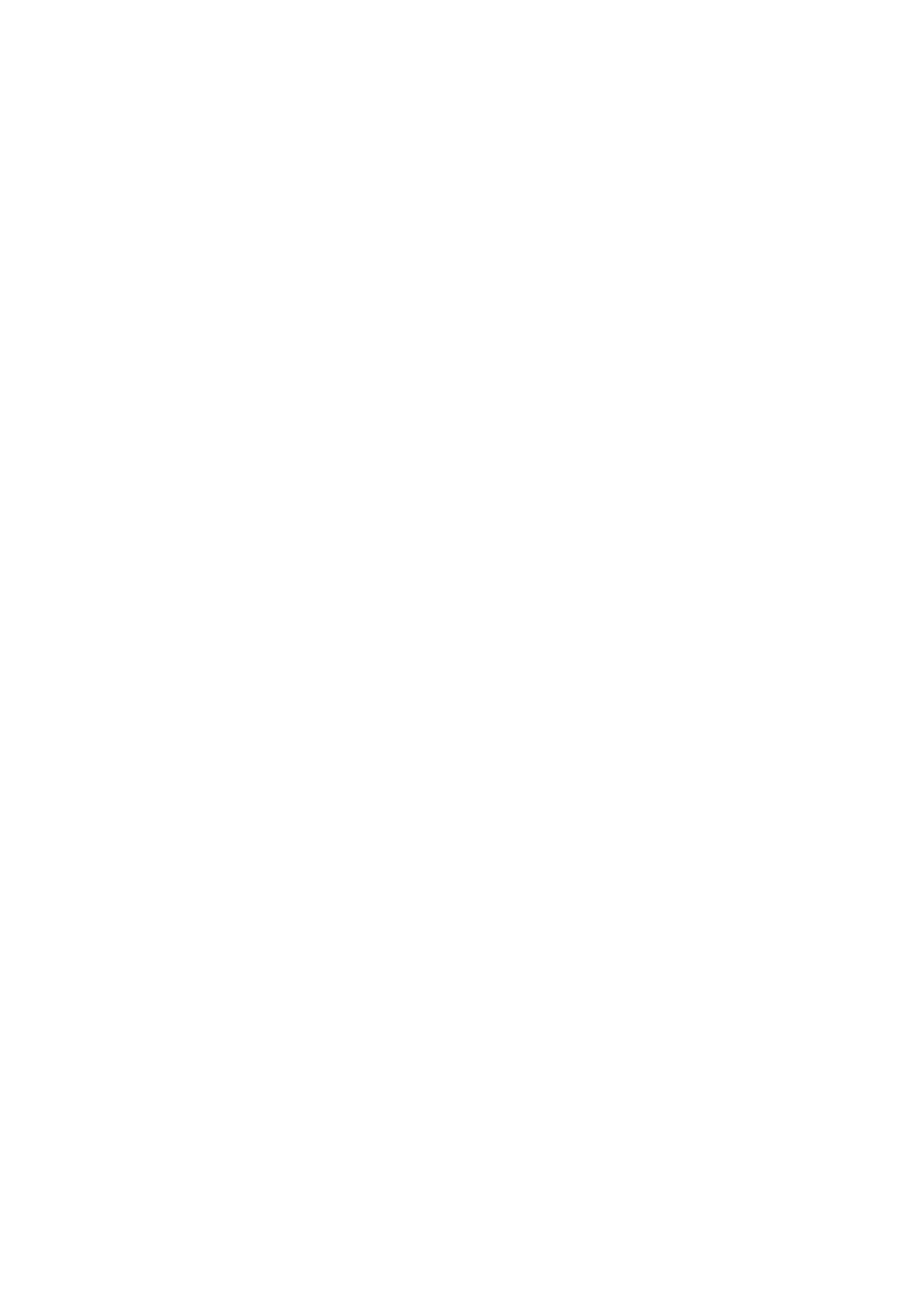Western Australia

# Building Services Levy Act 2011

## **Contents**

|    | Short title                          | $\mathcal{D}$               |
|----|--------------------------------------|-----------------------------|
|    | Commencement                         | $\mathcal{D}_{\mathcal{L}}$ |
| 3. | Imposition of building services levy | $\mathcal{D}$               |
|    | <b>Notes</b>                         |                             |
|    | Compilation table                    |                             |

Published on www.legislation.wa.gov.au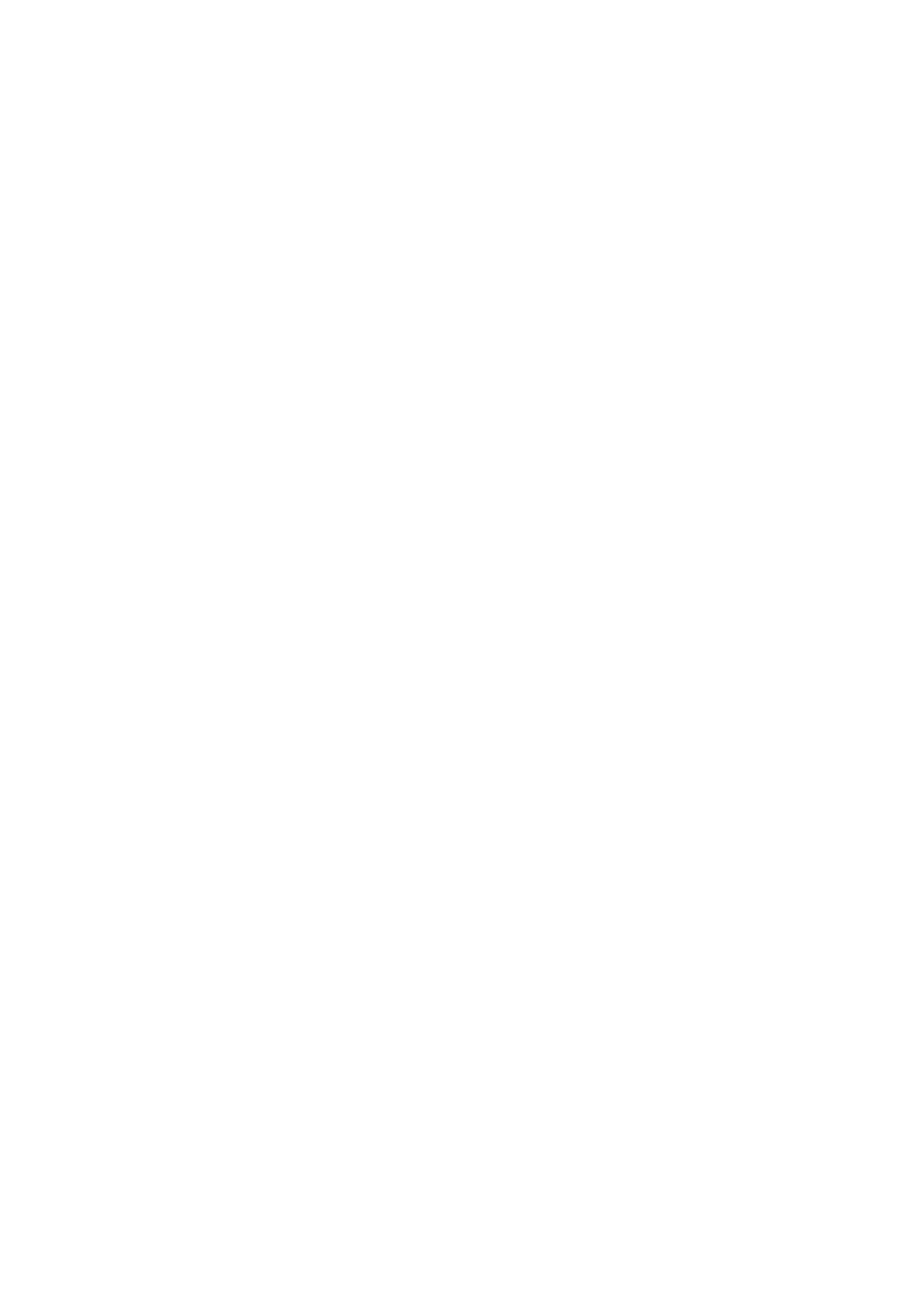Western Australia

# Building Services Levy Act 2011

### No. 17 of 2011

An Act to impose a levy in relation to certain authorisations for building services.

[Assented to 25 May 2011]

The Parliament of Western Australia enacts as follows:

As at 29 Aug 2011 Version 2012 and 2012 page 1 page 1 page 1 Published on www.legislation.wa.gov.au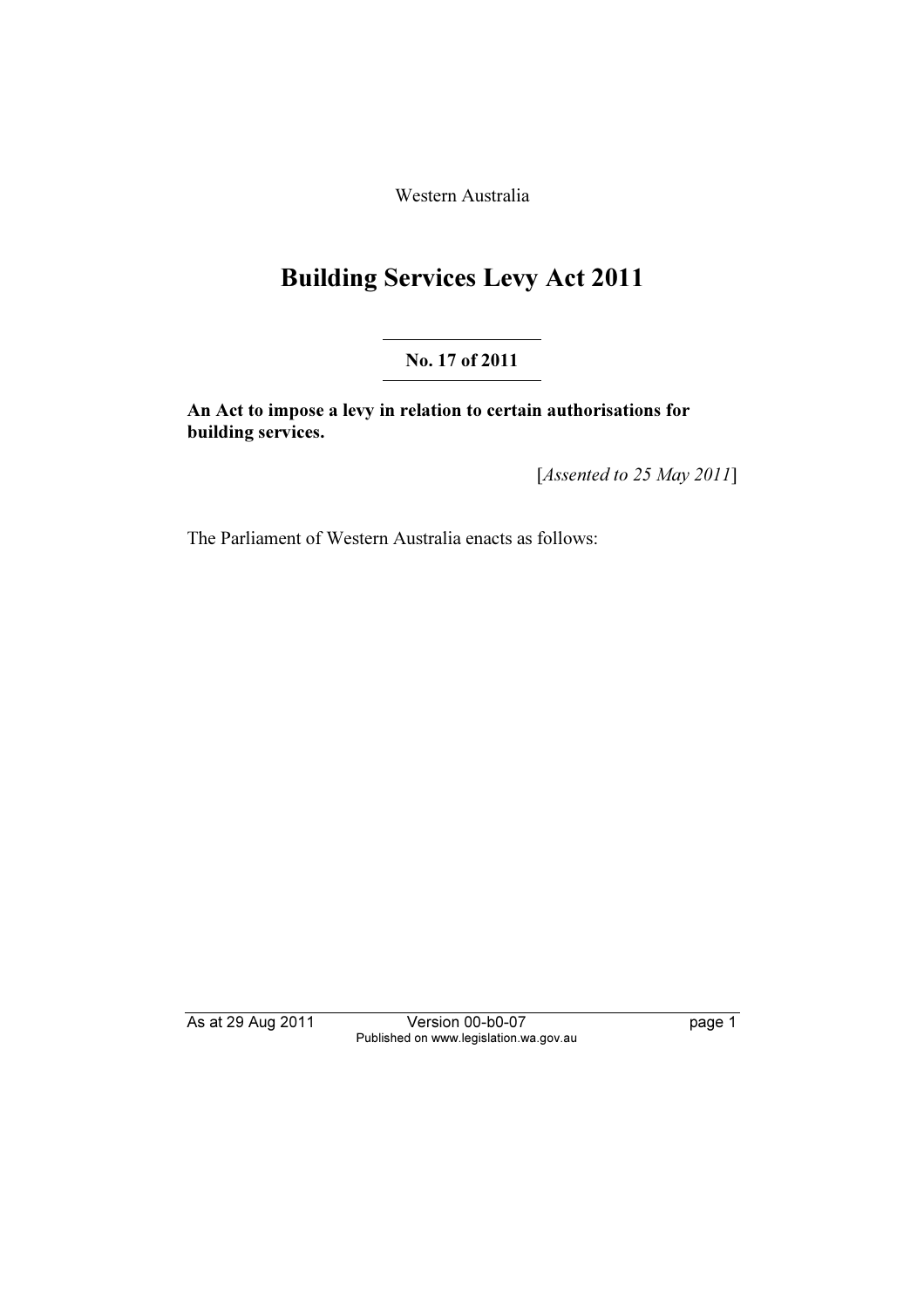## s. 1

#### 1. Short title

This is the Building Services Levy Act 2011.

#### 2. Commencement

This Act comes into operation as follows —

- (a) sections 1 and  $2$  on the day on which this Act receives the Royal Assent;
- (b) section  $3$  on the day on which the *Building Services* (Complaint Resolution and Administration) Act 2011 section 94 comes into operation.

### 3. Imposition of building services levy

 If regulations made under the Building Services (Complaint Resolution and Administration) Act 2011 section 94 provide for a levy, a levy payable in accordance with those regulations is imposed.

page 2 Version 2 Version 2 Version 2 August 2012 2013<br>
Published on www.legislation.wa.gov.au